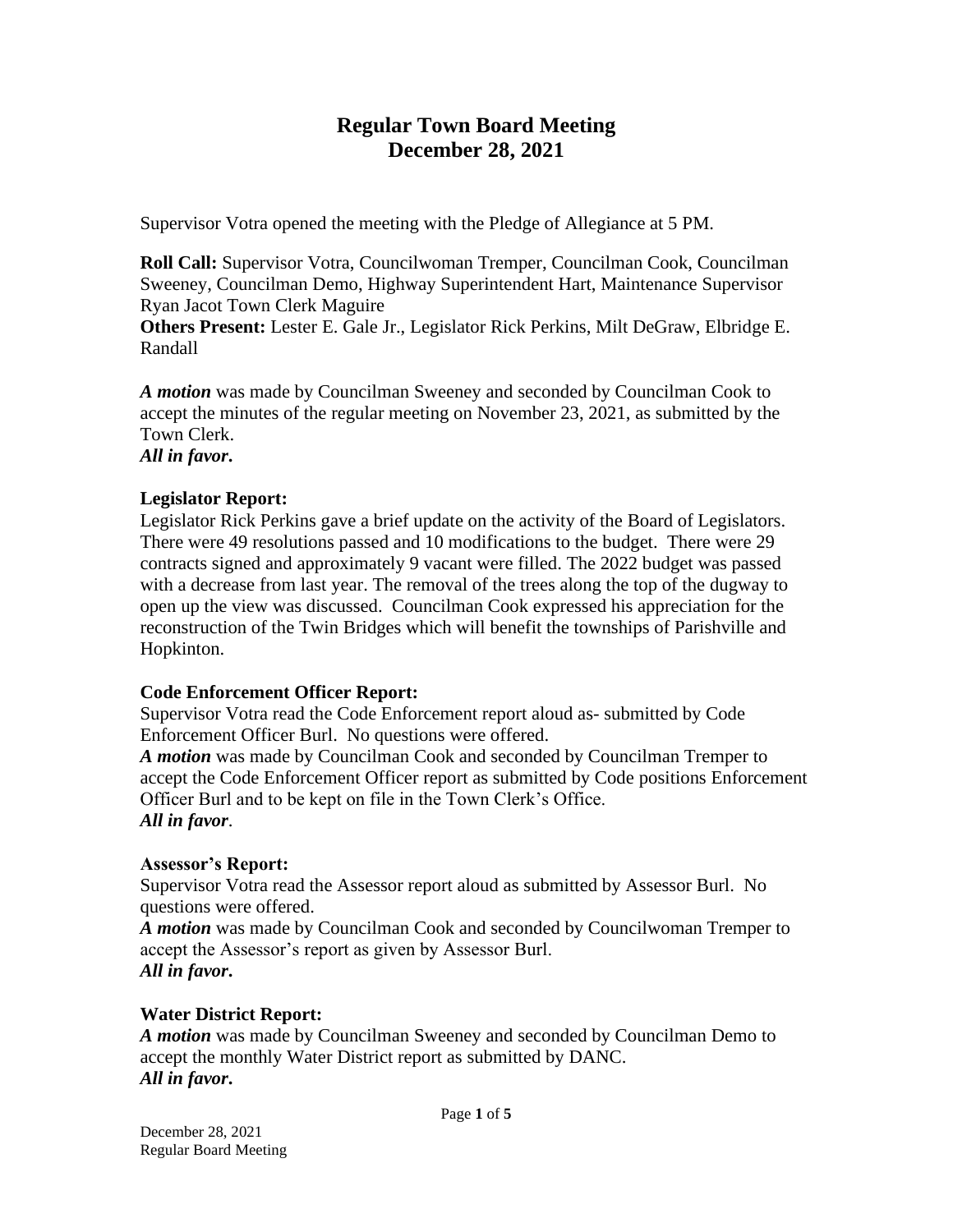### **Recreation Report:**

Maintenance Supervisor Ryan Jacot reported a busy month getting lights and mats in the old fire station so it can be utilized. The skating rink has been flooded and is ready for cold weather. The windstorm last week created a few problems with some downed trees and he thanked the Highway Department for their help with the cleanup. *A motion* was made by Councilman Demo and seconded by Councilman Sweeney to accept the Recreation report as given by Maintenance Supervisor Ryan Jacot. *All in favor***.**

### **PARC**

Councilwoman Tremper reported that there is not much going on with PARC right now. Bitty Basketball will be starting after the first of the year and a Rock'N'Skate will hopefully take place once the rink is up and running.

*A motion* was made by Councilman Demo and seconded by Councilman Sweeney to approve the PARC report as given by Councilwoman Tremper. *All in favor.*

### **Business:**

1. *A motion* was made by Councilwoman Tremper and seconded by Councilman Cook to reappoint Robert White for a 5-year term on Parishville Zoning Board. *All in favor*.

*2. A motion* was made by Councilwoman Tremper and seconded by Councilman Cook to reappoint Evan Harper for a 5-year term on Parishville Zoning Board. *All in favor*.

*3. A motion* was made by Councilman Demo and seconded by Councilman Cook to reappoint Michael Tremper for a 5-year term on Parishville Zoning Board. *All in favor*.

*4. A motion* was made by Councilwoman Tremper and seconded by Councilman Cook to advertise for the vacancy on the BAR created by the expiration of Elbridge E. Randall's term. Mr. Randall has decided to not request reappointment after serving 20 years on the Board of Assessment Review. The Town Board appreciates his years of service on this board. This vacancy will be filled at the January meeting.

### *All in favor.*

*5. A motion* was made by Councilwoman Tremper and seconded by Councilman Sweeney to adopt Resolution 07-2021 as follows:

### **Resolution 07-2021 Town of Parishville**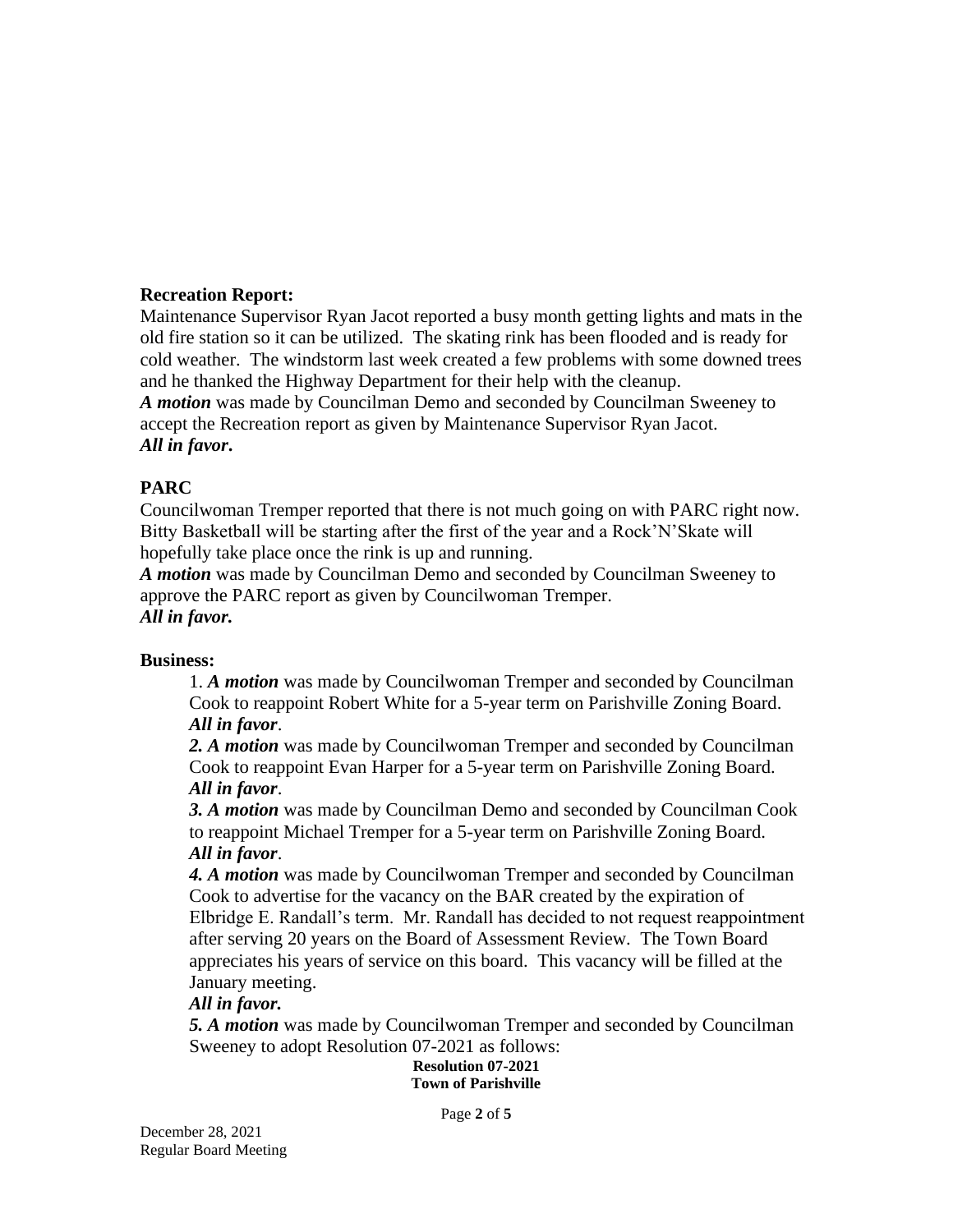#### **St. Lawrence County CALLING UPON GOVERNOR KATHERINE HOCHUL TO REMEMBER HOW THE PEOPLE OF OGDENSBURG AND ST. LAWRENCE COUNTY HELPED NEW YORK STATE AND TO RECONSIDER THE DECISION TO CLOSE OGDENSBURG CORRECTIONAL FACILITY**

**WHEREAS,** in the late 1980s, New York State faced a major crisis with severe prison overcrowding across New York State, and

**WHEREAS,** State officials faced major opposition from residents of New York City and Long Island who protested plans to locate prisons in their regions of the State, and

**WHEREAS,** at a time when most communities flatly refused to accept a prison in their midst, the residents of the City of Ogdensburg offered to assist the State of New York in their time of need and accepted a prison on the grounds of the St. Lawrence Psychiatric Center which became Ogdensburg Correctional Facility, and

**WHEREAS,** for almost forty (40) years, New York has seen the wisdom of that decision by enjoying the benefits of a well-run facility where employees and inmates are safer than those in downstate facilities, and

**WHEREAS,** in the summer of 2010, former New York State Governor Andrew Cuomo personally told the citizens of Ogdensburg and St. Lawrence County, while he was marching in the Seaway Festival Parade, that he felt the State of New York owed a debt of gratitude to the citizens of the Maple City for accepting a prison at a time when other communities across the State were protesting and objecting to the location of prisons in New York City, Long Island, and elsewhere, and

**WHEREAS,** then Candidate Cuomo promised that if he were elected governor, he would keep Ogdensburg Correctional Facility open because the community had set an example for other communities across the State of New York by working hand in hand with the Department of Corrections to provide a safe place where inmates could be treated with dignity and respect while they serve their sentences, and

**WHEREAS,** the citizens of Ogdensburg once again helped the State of New York in the late 1980s when New York City faced a severe jail crisis and Ogdensburg agreed to accept the construction of Riverview Correctional Facility at a time when the citizens of the largest city in the State were again refusing to allow the construction of a new jail to house their own citizens who were facing dangerous conditions in the overcrowded and dangerous jail system in the New York Metropolitan area, and

**WHEREAS,** the citizens of Gouverneur agreed in 1990 to accept a medium security prison, and later agreed to help the State of New York provide facilities for some of its most troubled inmates by agreeing to accept the construction of a Secure Housing Unit, within the facility, to provide a safe place where people could serve their sentences, and

**WHEREAS,** the prisons in Northern New York have demonstrated they are less costly to operate than downstate prisons, result in fewer injuries to staff and inmates, are more efficient in terms of operations and a cost-effective way to provide this important service to the people of the State of New York,

**NOW, THEREFORE, BE IT RESOLVED,** that the Town of Parishville, St. Lawrence County, calls upon Governor Katherine Hochul to remember how the people of Ogdensburg and St. Lawrence County helped New York State and to reconsider the decision to close Ogdensburg Correctional Facility, and

**BE IT FURTHER RESOLVED,** that certified copies of this resolution be forwarded to Governor Katherine Hochul, Senator Joseph Griffo, Senator Patricia Ritchie, Senator Dan Stec,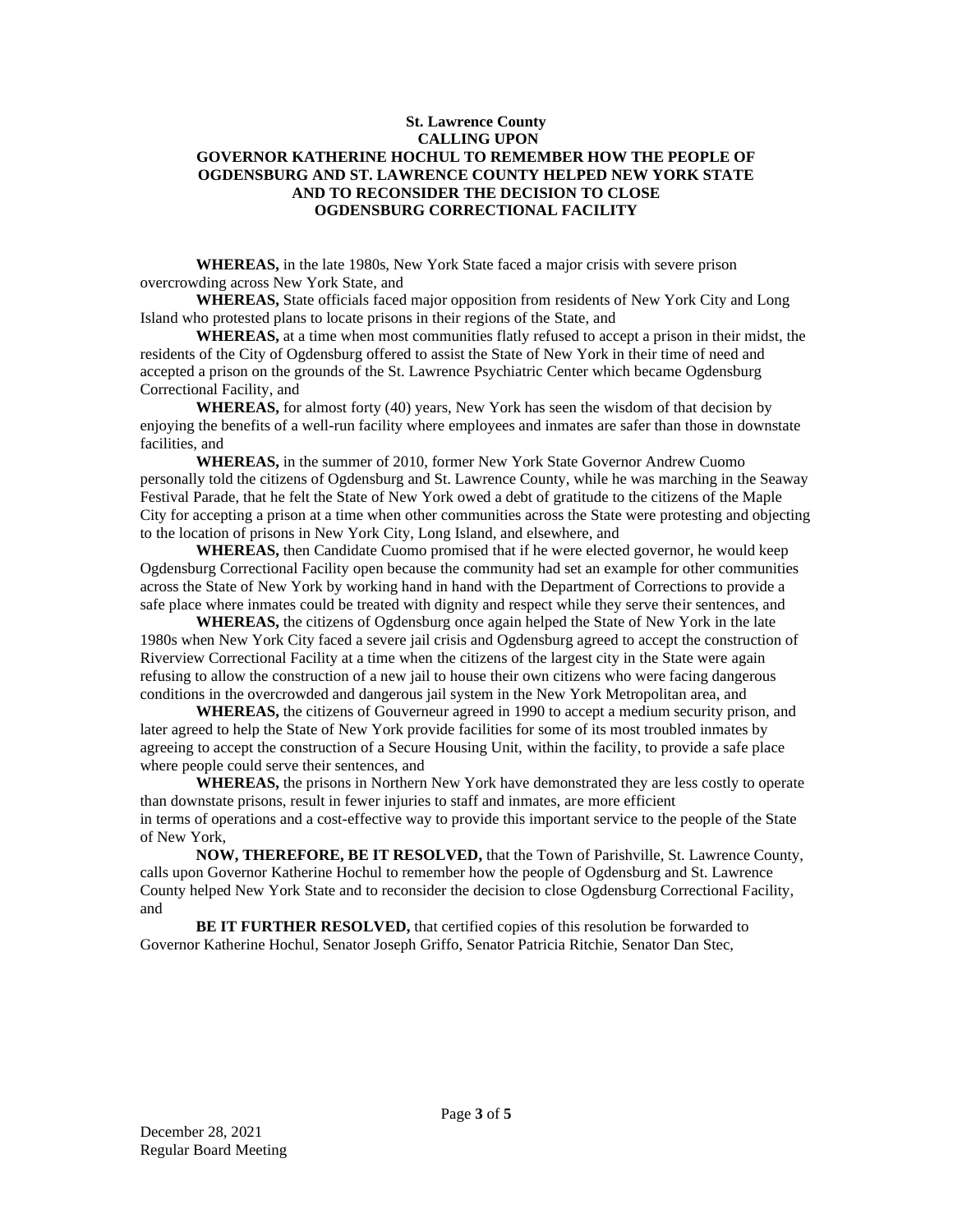Assemblyman Ken Blankenbush, Assemblyman Billy Jones, Assemblyman Robert Smullen, Assemblyman Mark Walczyk, and the leaders of the New York State Senate and Assembly.

Supervisor Votra- Aye Councilwoman Tremper- Aye Councilman Cook- Aye Councilman Sweeney- Aye Councilman Demo- Aye **Resolution Adopted.**

> *6. A motion* was made by Councilman Demo and seconded by Councilwoman Tremper to approve the meeting dates for 2022 as follows:

### **2022 PARISHVILLE TOWN BOARD MEETING SCHEDULE**

JANUARY 4 – ORGANIZATIONAL-5 PM JANUARY 25- 5 PM FEBRUARY 22- 5 PM MARCH 29- 5 PM—(5th Tuesday) APRIL 26- 5 PM MAY 24 – 5 PM JUNE 28- 5 PM JULY 26- 5 PM AUGUST 23- 5 PM SEPTEMBER 27- 5 PM OCTOBER 25- 5 PM NOVEMBER 22- 5 PM DECEMBER 27 - 5 PM

### *All in favor.*

*7. A motion* was made to approve the submitted Jurisdictional Annex for the Town of Parishville that identifies the important information for the municipality that will be included in the St. Lawrence County Multi-Hazard Mitigation Plan.

 *All in favor.*

### **Highway Report:**

Highway Superintendent Hart reported a typical December with plowing, sanding and cutting up trees from the wind storms this month.

*A motion* was made by Councilman Demo and seconded by Councilman Sweeney to accept the Highway report as given by Highway Superintendent Hart. *All in favor***.**

#### **Recreation Committee Report:**

Councilwoman Tremper reported

*A motion* was made by Council and seconded by Council to accept the Recreation Committee report as given by Councilwoman Tremper.

### **Bills:**

*A motion* was made by Council and seconded by Council to accept the bills as follows:

- 1. General Account Bills \$21,287.90
- 2. Highway Account Bills \$35,241.10